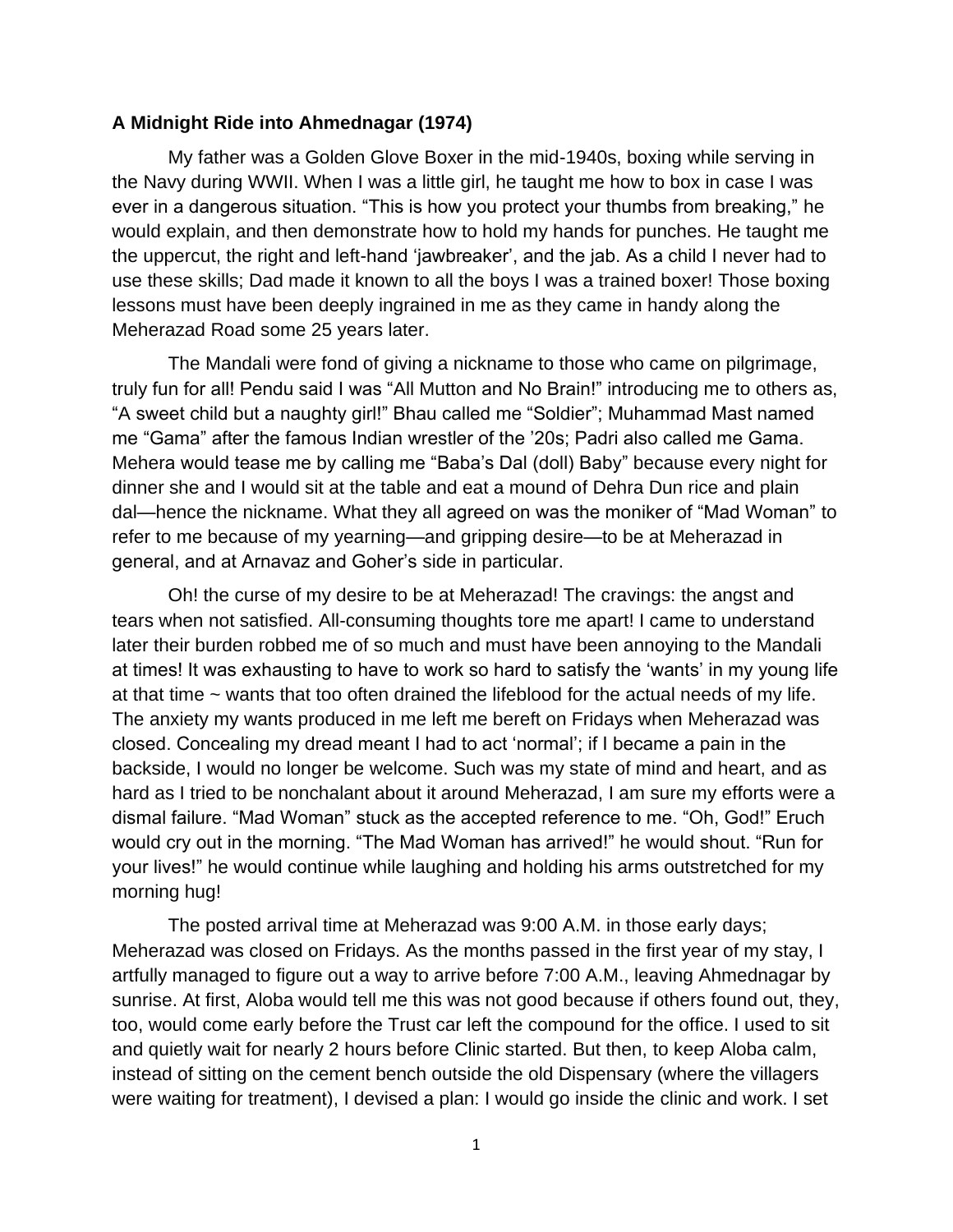up the treatment trays, cleaned the burnt matchsticks and wound pieces of cotton at their ends to make swabs. I made 'malam' (ointment) from glycerin, rose oil, powder and sulphur, whipping it into a creamy consistency. I would sit and draw used injection needles across the sharpening stone and then sterilize them, boiling them over the Bunsen Burner. I sat and cut strips of material out of old cloth and sheets; I rolled them into bandages. The truth is, I worked the hardest to look busy and helpful so I would not be 'officially' told to not come early out to Meherazad. (It would be fair to describe me as shameless at this time.) I behaved with this cunning for several months.

Then one morning Aloba came with a cup of tea and some biscuits, serving me while I was seated inside the dispensary doing various chores. Finally! At last, I had been accepted into the inner sanctum of this sacred place of unconditional love by the Gatekeeper! I had swum across the moat and not been eaten by the crocodiles! I no longer had to bother if the bridge was drawn or not; I had arrived at my destination and was safely inside, ensconced within the palace walls.

However, I was being deceptive with the Mandali; I never told them what I experienced during my bicycle rides out in the early morning hours—and back into town at night—along the road at Shindi Village about mid-way to town. If I had been honest and forthcoming instead of consumed with getting to Meherazad for even an extra minute on those sacred grounds I would have saved everyone a lot of grief. My focus on my own selfish needs—combined with emotional and spiritual immaturity—caused an unnecessary uproar that could have proved deadly. *I never told the Mandali that at the culvert at Shindi Village men and young boys would come to the roadside—or sit up in the banyan trees—and toss rocks at me, striking and hurting me badly at times.* I was more afraid the Mandali would tell me to not come out to Meherazad than I was of the daily fear and pain the villagers inflicted on me with those stones. And I cannot tell you how awkward it was to treat those same people at the Meher Free Clinic and to not let on what I was experiencing!

The rock throwing went on almost daily for several months. I never spoke a word of it to anyone for fear it would get back to Meherazad. It was not until one morning a rock hit me dead center on my spine, between my shoulder blades, that the truth came to light. The pain I felt was piercing and my hands became numb; I could barely control my arms. I fell off my bike and scraped myself terribly and was bleeding. Out of sheer willpower and repeating Baba's Name, I was able to somehow pick up my bike and walk the rest of the way out to Meherazad. My arms were nearly useless; my hands had no feeling as I walked the several miles to Meherazad with the bike leaning against my body. It was grueling and I was dizzy and sick to my stomach; I retched several times along the way.

You can imagine my emotional and physical state when I finally arrived at the approach road and walked that final distance to the Meherazad Gate. Without making a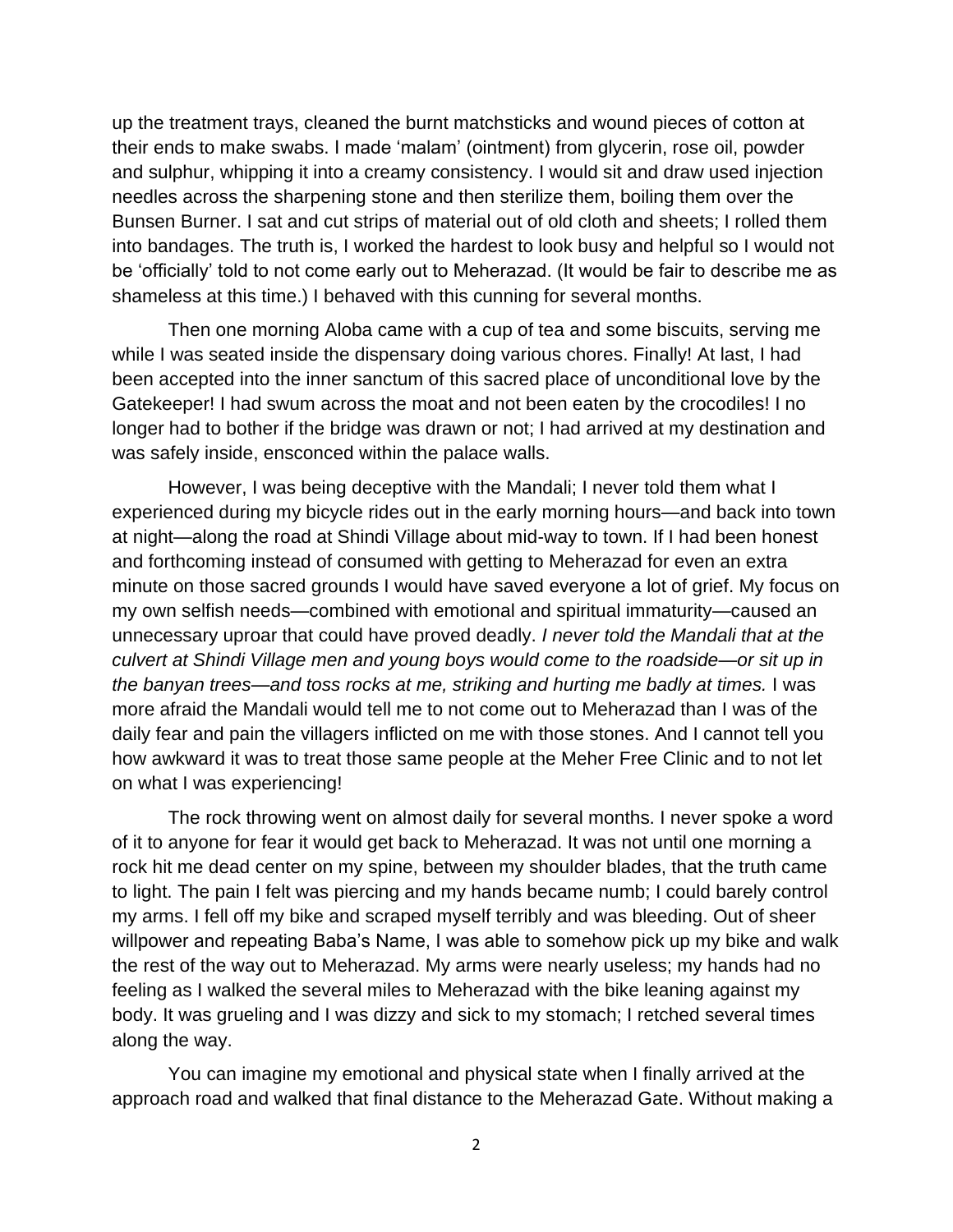sound, I walked around the corner of the kitchen and just stood there. I arrived just as Mani, Eruch, Rano, and Bhau had gotten into the car to go to the Trust Office for the day. At the edge of the verandah stood Arnavaz, Goher, Naja, Pendu, and Aloba shouting out 'Avatar Meher Baba Ki Jai!" as Yusuf started the engine. And then I appeared seemingly out of nowhere, dropped my bike, and just stood there like an apparition of a warrior who had fought alongside Shivaji in some long-ago battle. The car engine shut off and everyone flew out and rushed over to me. I was taken into Eruch's room and Goher and Arnavaz began to clean me up and examine me. Eruch stood there, arms folded across his chest, demanding to know what happened. "How did this happen? Who hurt you?" He was gruff and as his voice became sterner, he told me to "Speak up, child! Who did this to you?"

At this moment I started to cry like a baby. Goher admonished Eruch to stop making me cry! Arnavaz, in her calming manner, told Goher to just clean me up and check me, and for Eruch to wait to ask me for details later. Eruch replied that there was no reason I could not answer questions and he wanted to know what happened! Eruch's questioning me fueled my level of hysteria—my fear grew! Had the dreaded moment come when I would be told to remain aloof from Meherazad? Would I be banished from the castle? All I could think to do was to plead as if my life depended on it! "I'm okay. Please don't make me stay away!" I repeatedly said, begging with no sense of shame. It was pitiful! And then Eruch, calm now, speaking to no one really, said, "Baba! What are we to do with this Mad Woman? We can treat her scrapes, but this madness that has caught hold of her. What to do?"

This statement sobered me up and I was able to calm down. My hands had stopped tingling and I showed Eruch I could lift my arms up. I said to him, "I'm strong now, Eruch! See?" as I lifted my arms over my head. "Let me show you by squeezing your fingers," as I reached out my hands to him. He must have felt better; my arms seemed to be okay because he chuckled under his breath and said he would show me how strong HE is by squeezing my ears! And again, he asked, "How did this happen?" Me, still trapped by the 'Demon of Deception and Desire', chose to lie out of some crazy sense of self-preservation. "Oh, some mischievous boy threw a rock at me and it landed on my back." Eruch was furious and Goher, speaking Gujarati, said something I can only imagine! At the time I did not understand Gujarati, but her tone was unmistakable!

My explanation that one boy, one time only, had tossed a stone my way seemed to satisfy everyone. Even though I had now become a liar as well as deceptive with the Mandali, I thought I had skated home free. Eruch informed Arnavaz and Goher that he and Mani would talk about this situation and consult with Adi regarding how to respond to the attack. Before turning to leave his room, he said that Aloba was to ride alongside me in the evening when I left—up to Shindi Village—as this would most certainly prevent this miscreant from tossing another stone at me.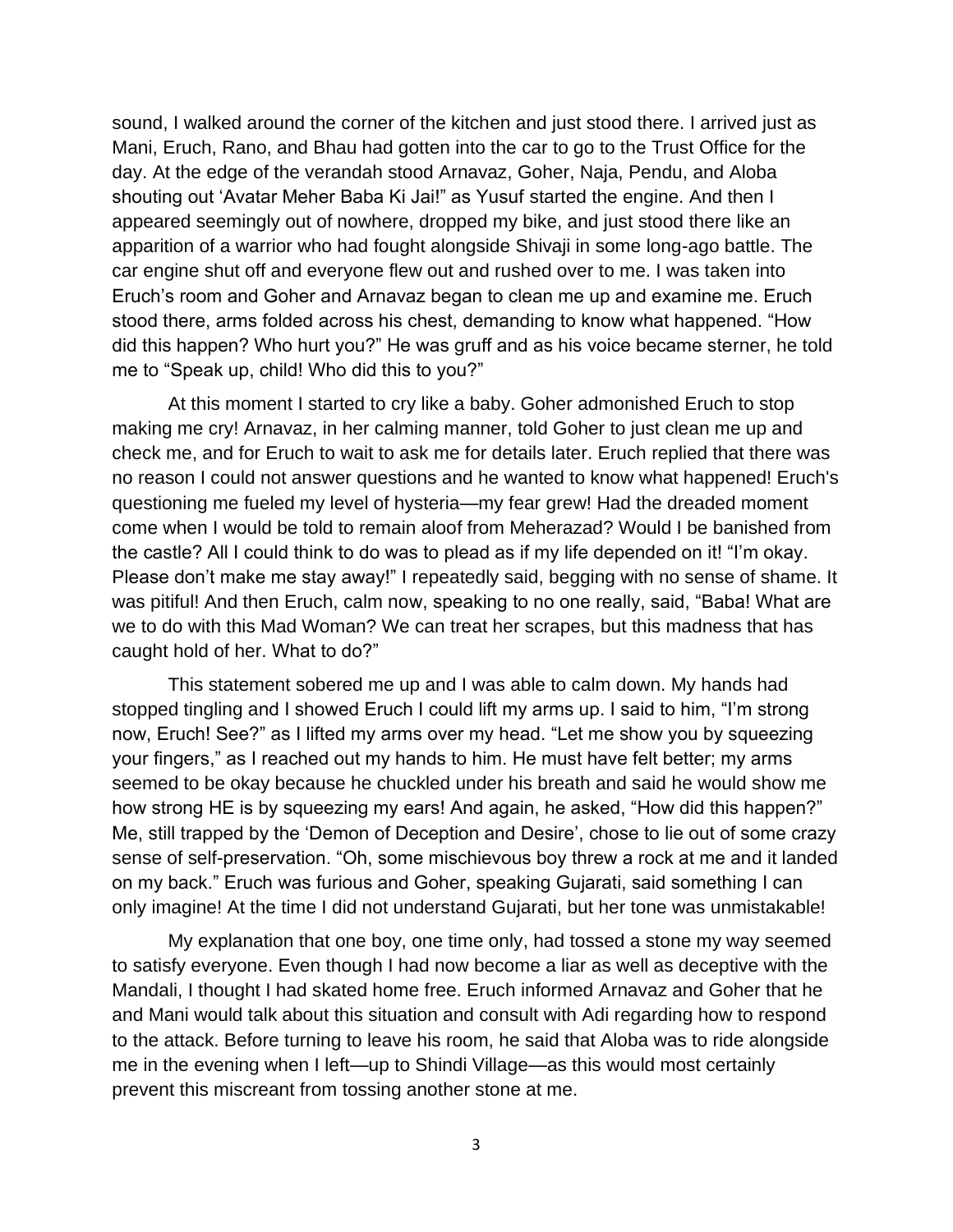They believed that until a plan was put in place, Aloba riding with me to Shindi would protect me from further attack. The villagers at Shindi would know the Mandali were aware I had been harmed. Although I felt bad for Aloba having to do this at the end of the day, I was selfishly relieved I had not been banished. Even under these circumstances, my desire had such a strong grip on me that I was totally consumed by my own wants—shameless, really—and unable to behave with consideration for others or any sense of emotional balance.

Having Aloba escort me up to Shindi Village worked for a while; the projectiles aimed at me stopped. I crossed over the culvert safely, passed the tea shop at the side of the road with no taunts shouted at me, and merrily continued the ride into Ahmednagar. By His Grace, I was feeling much better and the bruises had long since faded into yellow tones, disappeared, and the scrapes had healed. Goher treated me with homeopathy and Mehera rubbed arnica oil on my bruised vertebrae several times daily. I was fortunate my injury was temporary, and I mended quickly.

Then one fateful evening some weeks later, everything turned upside down. Aloba stopped at the spot on the road where he usually did and made his presence known. But then, suddenly, a group of men and young boys appeared. They came at me with sugar cane stalks in their hands, heaving them at me like spears. The stalks whisked past my head, some striking me on my torso. One landed in the spokes of my bike wheel and I was tossed like a rag doll onto the road. I immediately stood up and saw several men and teen-age boys coming toward me; they were menacing. Without hesitation, I planted my feet in the position a boxer would take in the ring. Hands up with fists closed, I took on the stance of a warrior about to do battle. From the recesses of my childhood memory bank, Baba brought up the lessons of my dad's boxing coaching—taking Baba's Name, I was fearless. And there stood Aloba, about forty feet away, shouting Baba's Name and cheering me on as if he were ringside at a match with a bag of peanuts and a cold drink!

The ringleader came at me first—and without hesitation, I punched him in the nose before he could touch me. Bam! He went down. Immediately two other men came at me, one from each side. With swift delivery a left jab took one man down and a right jab the other; they both fell backward and hit the ground, knocked out. Another man came at me from the front; an uppercut lifted him off the ground and he was reduced to rubble, lying next to the other three men. Four swift and perfectly delivered punches just like dad taught me—and all four were down and out!

Within seconds I heard Aloba screaming at me, "From behind! From behind-Vesta, he's coming at you from behind!" Aloba was jumping up and down and wildly swinging his arms as he shouted this over and over. I did a quick pivot and saw this huge fellow coming at me. Before I could even think, I punched him right in the chest at his sternum, knocking the air out of him. One punch dropped him to the ground as well.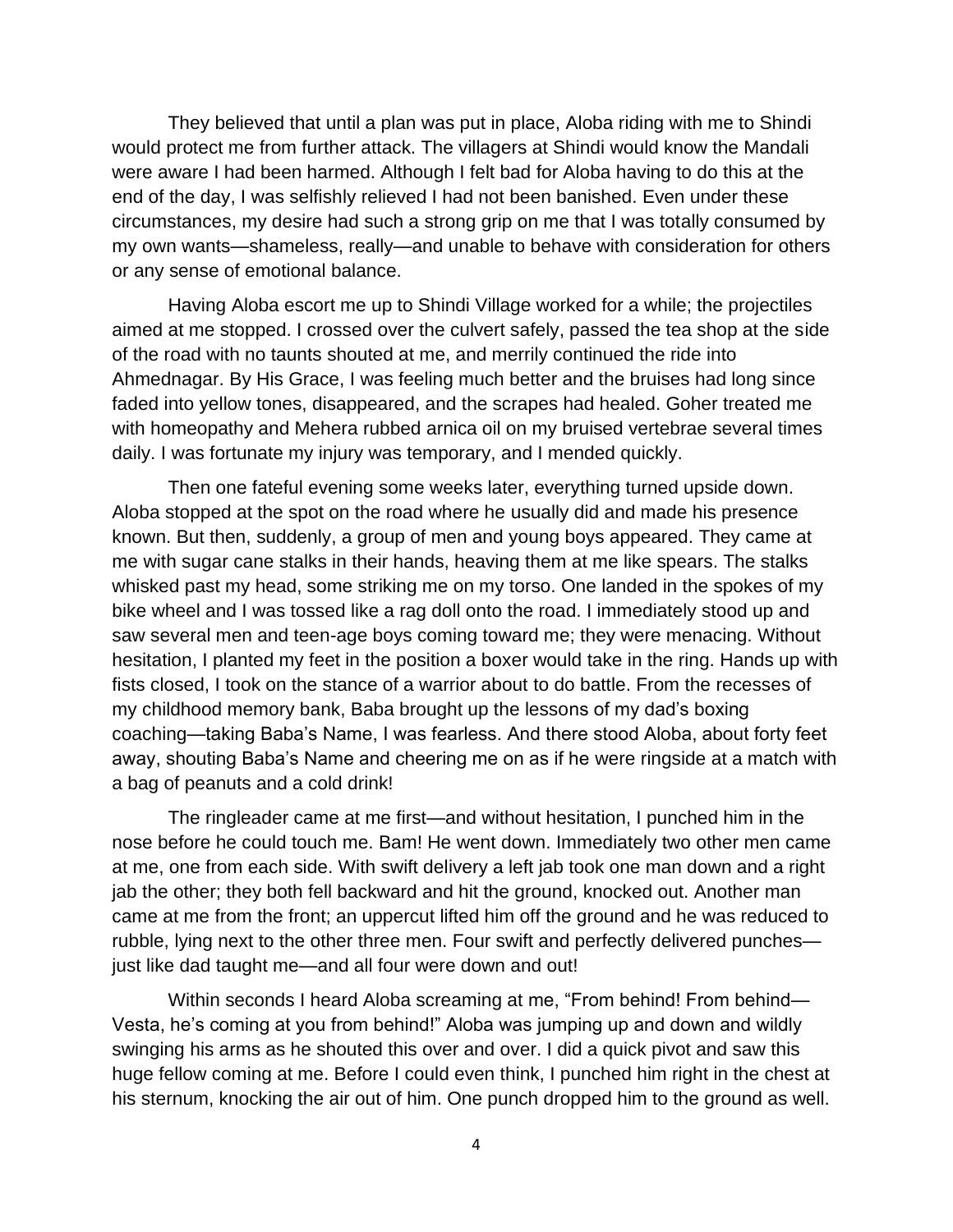But this punch was different: this punch made a sound like a branch snapping, and it hurt badly I looked down at my wrist and saw that my arm was misshapen about 3 inches above it. It was totally Baba's Grace that the people from the village and those at the tea stall who witnessed this 'fight' were retreating. No one dared to approach me; I must have looked like a crazy person! All five of those men had each been laid out by one deftly delivered punch and were not moving. I do not know how I would have defended myself if anyone else had come at me. My right arm was broken.

Again, my fear was not for my physical wellbeing; it was fear this would end my coming to Meherazad. I said nothing to Aloba as I picked up my bicycle. As I picked up my bike, I shouted 'Thank you, Aloba! Jai Baba!" and climbed onto the seat and began to cycle back to town. Guiding the bike with my left hand on the handlebar, I held my right arm close to my body. I gave a menacing glance to the people along the road who stood there, their mouths agape. They seemed spellbound and had been silenced by what they had just witnessed. Stray dogs who had been sitting at the tea stall waiting for crumbs to be tossed their way also stood and stared, heads down, ears pressed close to their skulls. Their tails no longer were wagging. The only noise was the hiss of the Bunsen Burner under the large pot heating the next batch of tea and the clang of my bike chain as I began to pedal back home. Even the crows that had been cawing as they found their sunset roost in the tall banyan trees overhead were silent.

By the time I reached Pop's House, I was in shock. Heather and Lindsay were not home. I barely remember what happened next or what I said to Kesar (the woman who helped maintain our household. Kesar had been saved from the circus by Goher and KT's sister Roshan and was brought to Ahmednagar as a teen. She was wonderful to us!) She saw that I was injured and sent her son running for a rickshaw. She bundled me up, placed me inside, and told the rickshaw driver to take me back to Meherazad! By now it was after 8:30 and dark. Just like the apparition of a few weeks earlier when I had been hit by a rock in my back, I again appeared, like a ghost in the dark. But this time they all knew what had happened because upon Aloba's return after accompanying me, during dinner he had recounted to the men what he witnessed from his ringside seat. He reenacted how I took out five men from Shindi Village with one punch each, got back on my bicycle, and continued as if nothing had happened. Later, when Mani, Arnavaz, Goher, Rano, and Naja had come over to the Men's Side for relaxation after dinner, Eruch and Pendu egged Aloba on to repeat his dramatic performance for them! He had just finished recounting for the women what had happened and sat down on the bench when they all heard the rickshaw coming down the driveway and into the compound.

And there I was, slumped in the rickshaw, sweating, in shock, and covered in vomit. Without hesitation, Eruch and Bhau cradled me in their arms and took me to the cement bench outside the dispensary. Bhau had been in his room working on his writing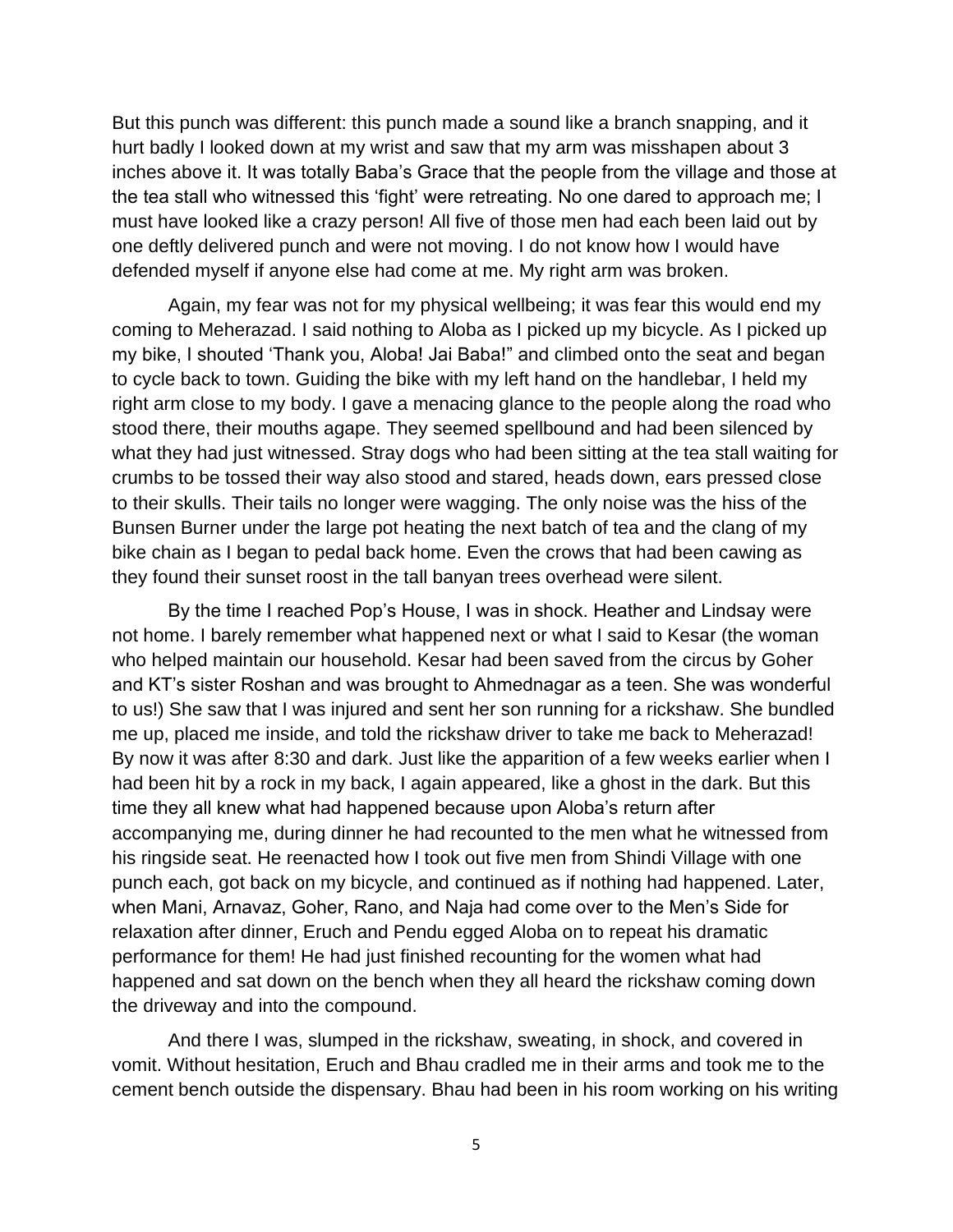and came out to see who had arrived in the rickshaw at such a late hour. When I said I could stand, Bhau held me on one side and Eruch on the other and they were able to walk me over to the verandah. Goher began to clean me up and Arnavaz ran to her room to retrieve clean clothes for me that we kept in her room in case I needed fresh clothing after working in the clinic. Kesar had wrapped my arm up and used wooden spoons as a splint; once I was cleaned up, my clothes changed and I was stable, Goher checked my arm and announced it was broken. And all I could mumble, over and over, was "Please don't send me away," as morphine coursed through my veins. What a spectacle! I am quite sure I sounded pathetic, to say the least.

Goher asked Mani to inform Mehera my arm was broken, and that she was going to take me into Boothe Hospital for an x-ray and cast. She asked Aloba to go get Yusuf to get the car ready to go to town. After quite some time, Aloba returned and announced that Yusuf was nowhere to be found. Eruch was irritated to hear this, and went searching for him, loudly calling out "Yusuf! Yusuf!" By now I was sitting upright, leaning into Goher's chest as she held me while Arnavaz rubbed my back, repeating Baba's Name. After quite a long time, Eruch returned quite upset and cussing. He had found Yusuf asleep in the field outside the compound, passed out drunk! Yusuf had gone to visit friends after a wedding and drank too much! He had previously struggled with drinking but had long since sworn off alcohol. But this night—of all nights—he was passed out, stone cold drunk, and unable to drive. Oh, the upset! There was no way Yusuf could drive into 'Nagar to Boothe Hospital.

The next thing I knew, I was in the back seat of the Trust car and Mehera was there with Meheru, placing blessed water on my forehead while repeating Baba's Name; the men had scattered to allow Mehera privacy. My head was on Goher's lap. Morphine had transported me into a surreal, pastel watercolor scene of a Maxwell Parrish painting. In my altered state, the world had tipped off its axis and I had floated into some fantasyland in the Himalayas to a place where unicorns danced at the edge of a magical forest. I heard flutes softly playing and could see their gentle notes floating in the air on pink and gold ribbons. Chimes gently rang out from inside a turned-over earthen pitcher out of which honey flowed in abundance. Brass tones were echoing from inside the ripples of the rivulets of honey, bursting into the air as they flowed toward a gleaming blue saucer with a shiny gold rim. A bunny rabbit dressed in a white satin gown with lace trim had placed the luminous saucer on the marble floor where the flowing honey found its final resting place. I watched as kingfisher birds tried to catch the chimes' vibrations as the music burst from the golden liquid into the air. I was surrounded by waterfalls rushing down a mountainside and the mist from the churning water seemed to envelop me, cooling my hot and fevered body. I was oblivious to the calamity unfolding.

Then, without warning, I was abruptly yanked out of my hallucination by Eruch announcing, with great irritation in his voice, "Yusuf is drunk and passed out, lying in the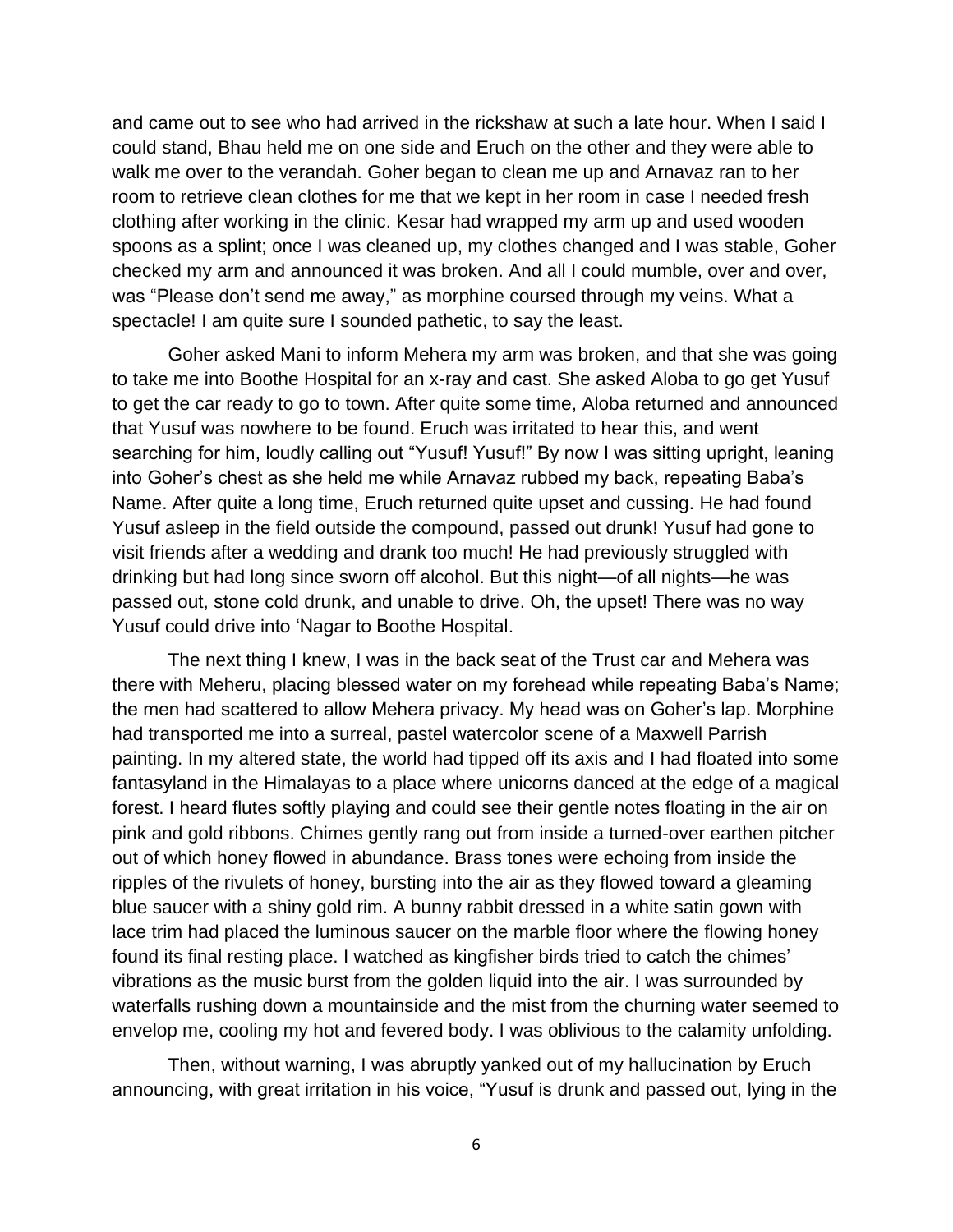field!" His statement was followed by a pregnant pause…until he announced with complete and total resignation—the obvious: "I suppose I have to drive now!" This was horrific for Eruch, as he had sworn off driving after the 1956 Satara accident when Dr. Nilu was killed and Baba severely injured. But there were no more options. This night is the only time he ever drove a car since that fateful day in 1956. Surrendering to the moment, Eruch climbed behind the wheel, started the engine and we pulled out of Meherazad. As we drove into Ahmednagar, Eruch was not shy about telling me what a curse I had become to him at that moment! After twenty years he found himself behind the wheel of a car barreling down the highway, something he had sworn he would never do again in this lifetime!

And so, it happened! We drove into town in the dark of night, Eruch behind the wheel, cursing and grumbling the entire distance. I was lying down in the back seat, my head in Goher's lap. While rubbing my shoulder, she kept repeating, "My poor child! Mara bacha (my child). Baba help her!" Of course, Eruch was having none of it! He'd admonish Goher, "Your poor child? What about me?" he would ask, knowing that the question quickly flew out the window—to be lost in the dark of night. Incredulous at what was occurring, he again asked, addressing no one in particular, "How did this happen? Why on this night, of all nights, did Yusuf get drunk?" In between cursing, he would announce in exasperation, "Yusuf should be driving, not me!" I remember fleeting moments of pity for Eruch, but like those unanswered questions, these sentiments, too, flew out the window to be lost in the dark of night. "Why were there five men, Baba? What was the need for the fifth man?" he asked, challenging the events of the last several hours. "Four men to be clobbered was sufficient to make the point!" he lamented, his oration eloquent, conveyed as a declarative narrative.

This is how we traveled over the dirt roads from the Meherazad driveway and onto the highway into town. The headlights cut into the darkness; the overhanging banyan trees framed the way with drooping hugs. Behind the wheel of the car was the cursing driver. In the back seat the bemoaning doctor, cradling the blissful child who was in a drug-induced state of euphoria. We sped along the road to Ahmednagar just before midnight, three minstrels singing in their own key, each mandolin being plucked by angels' fingers.

Days afterward, I could not stand myself for the deception and lies and confessed the truth at teatime on the Men's Verandah. As we were talking about what happened and all the interplay for each of us, I learned an especially important lesson about the danger of allowing myself to be held in a headlock by my desires. It was both cleansing and liberating to be released from some very unhealthy habits and a destructive inner dialogue. I was able to speak without self-pity or tears. I was able to say what Meherazad meant to me without any expectation. I was able to say how much I loved and respected the Mandali and hoped they would be patient with me and help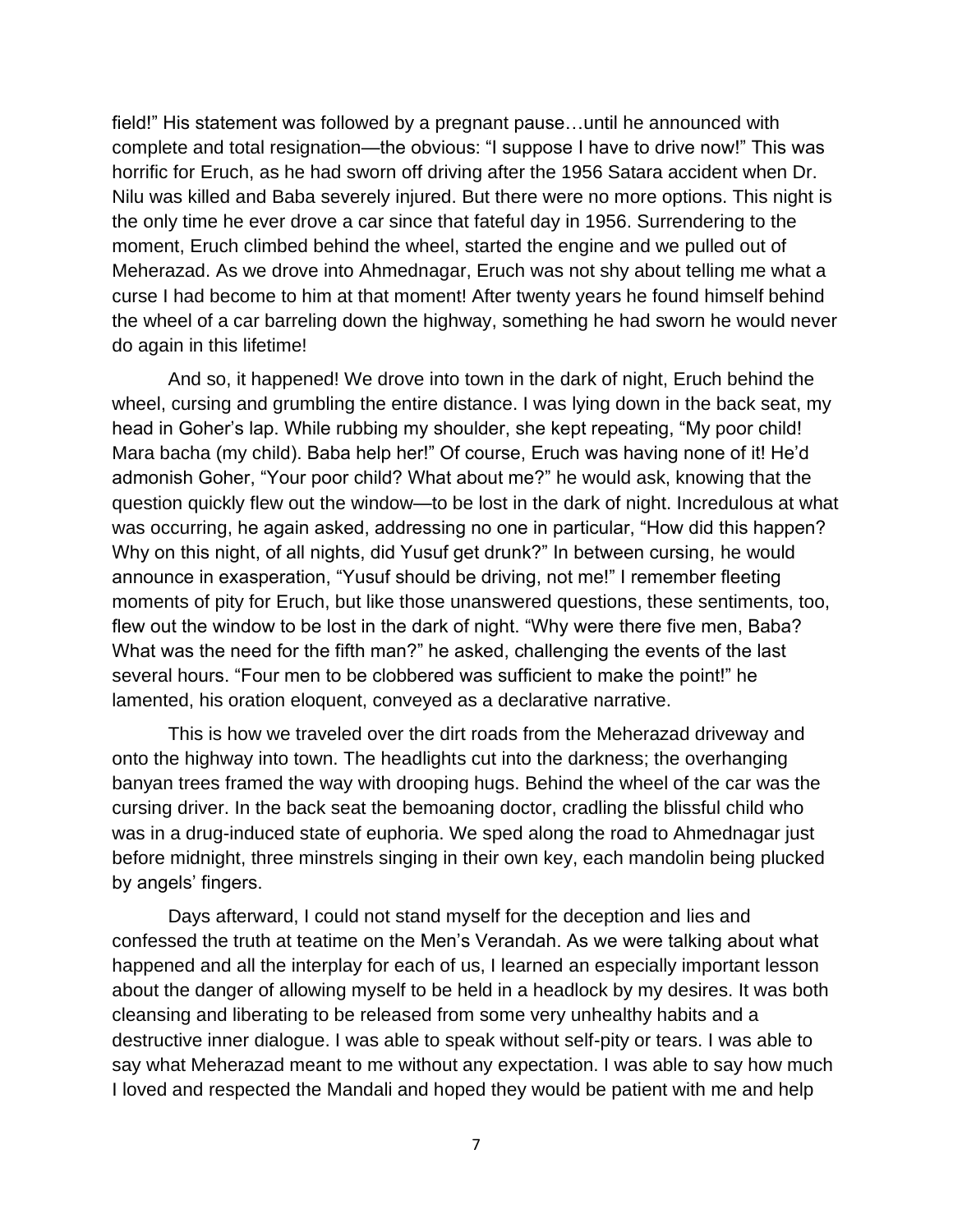mold me into a person who would please the Master. I promised to take criticism as the gift of love it was meant to be and to not get in their way as they went through their days' duties. I was calm and matter of fact as I spoke. With newfound maturity, I could state a quite simple goal and asked sincerely and whole-heartedly for help to achieve it. At this moment I was able to act like an adult without losing my child-like manner, leaving behind the need for childish antics.

But there was still one final burden to lay down. The time had come to own-up to my confused inner turmoil, which had been rolling around in my head like a marble circling my inner skull, trapped in perpetual motion. We had been talking for about an hour, sharing thoughts about the past several weeks when I looked up and said, "I need help." I continued as cool tears welled up and slid down my cheeks. *"I love Arnavaz and Goher more than I love Baba,"* I stated out loud, surprised I had not been struck dead by lightning! *"I love Arnavaz and Goher more than I love Baba and feel so unworthy of all three,"* I repeated. But just by putting this feeling into words, the grip it held over me was loosened. Eruch chuckled and then came over and put his hand on my head and said, "Of course you are worthy, my child! He sent you here to His Home, didn't He? So many are coming now and more will follow!"

Arnavaz and Goher understood the gravity of what I had just said, as they had been helping me work through some trauma I had experienced before my arrival in India. They came and sat one on each side of me. Goher took my hand in hers, saying, "My child, my child, you are loved by all of us." And Arnavaz, in her inimitable 'Arnavaz Way' said to me, "Mara bacha. Do not bother with anything right now. You will come to know that all love comes from Baba and all love returns to Him. The time will come when you love for loves' sake—and loves' sake alone!"

Fear had paralyzed me on a very deep level, but at this moment it started to lift from my being. Most importantly, I realized I could release my weakness of not being able to accept the love which had been given so freely and without condition; I could change my thinking. I knew Baba could heal me in an instant if I got out of the way! My old patterns of thinking were akin to willingly surrendering untold treasure to a robber baron—I was allowing a thief to steal happiness and joy from me. Fear had pilfered divine coins from the leather pouch my Beloved had bestowed upon me. I understood the choice was mine to stop the theft and to make Baba my Constant Companion. Of course, life could be filled with love, grace, and goodness! Baba would give me the strength needed to disentangle myself from the fear of loss, so I would no longer be in a perpetual state of intimidation, reacting to things that were not even real.

The interplay of happenstance, fate, and the mysterious nature of what had transpired due to a rock striking me while cycling had repercussions for us all. A perfect alignment of circumstances collided with a jumbled-up knot of karma. It was astonishing how those pesky sanskaric ties unfolded on that pivotal night. Later, each time we